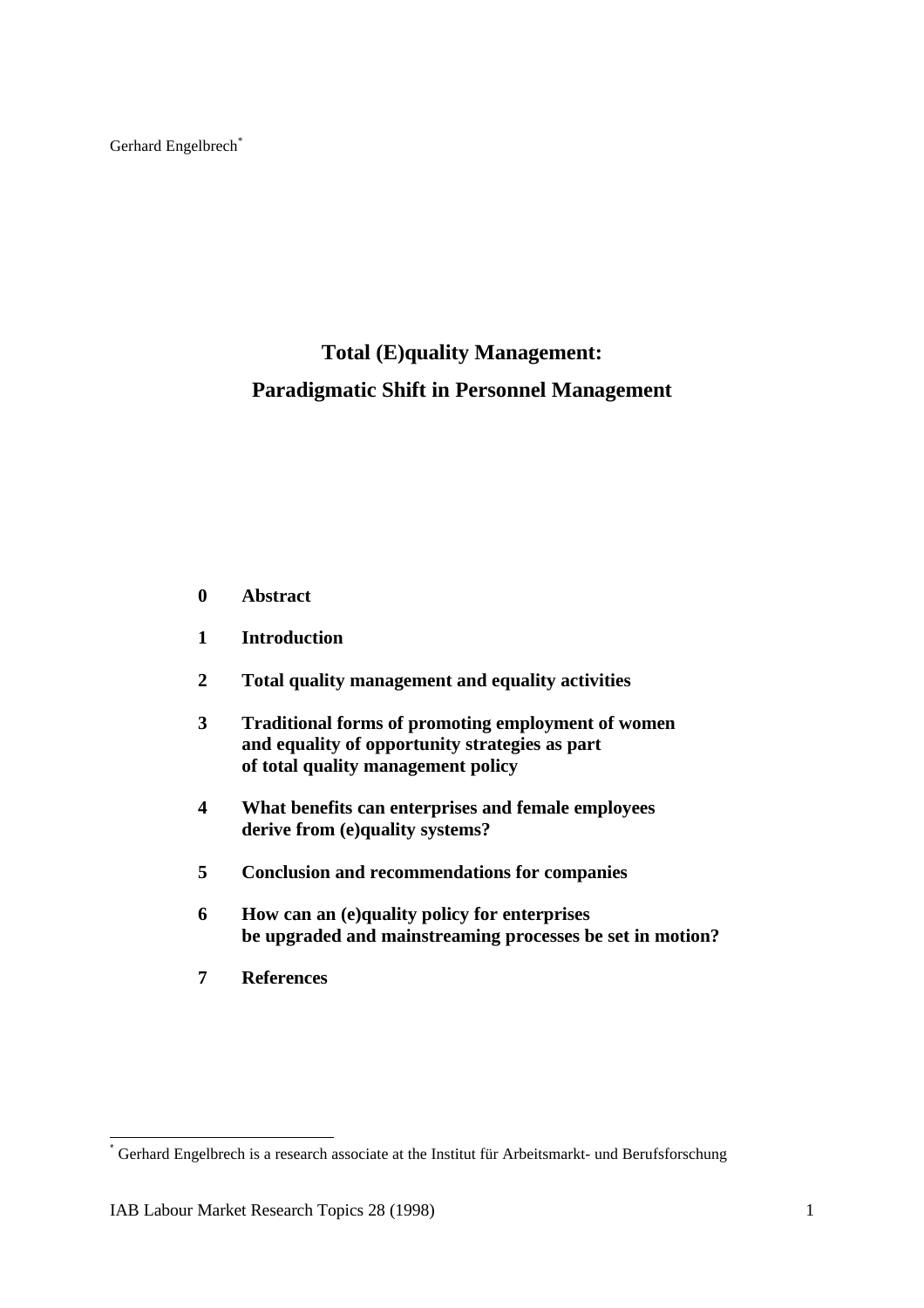#### **0 Abstract**

Periods of economic recession and job losses do not seem to be particularly auspicious conditions for discussing the promotion of the employment of women. Nevertheless, it appears that women in western Germany are currently less affected than men by structural changes, at least in quantitative terms. In addition, the emphasis in enterprises indicates a rethink in terms of the qualitatively better use of existing staff resources. The objective of this strategy, frequently included as part of total quality management, is to allow all employees at all levels in the enterprise equal opportunities to exploit their knowledge and abilities to the full and to make a contribution to the company. If, in so doing, working conditions and workflows are oriented or adapted to meet the various professional capabilities and interests of men and women in the enterprise, important preconditions for (e)quality management (equality and quality) will be achieved.

#### **1 Introduction**

Emerging economic, structural and social changes (Klauder 1994, pp. 45ff.) in a number of companies are currently resulting in a renaissance of their traditional management philosophies, although quantitatively and qualitatively to different degrees. A challenge for corporate personnel policy in the future will be presented by the ever-increasing importance of a qualified workforce, a more intense level of global competition which will persist into the future, and changing social awareness with a stronger individualization of the life scenarios of men and women (Beck and Beck-Gernsheim, 1994, pp. 10 ff.). In these general conditions, the integration of women at work has increasingly become the focus of corporate personnel policy, whether this integration is considered from a human resources perspective or from the point of view of the reduced possibility of women being able to fulfil their career aspirations in the economic downturn (Engelbrech, 1994, p. 852) and their employment in lower-paid jobs (Engelbrech and Kraft, 1992. Therefore, much greater importance is being attached to the enterprise "as a social arena with a greater degree of organizational openness with regard to current restructuring processes" (Kutzner 1995).

The continued increase in employment opportunities for women, in particular the opening up of new professions and areas of activity, further improvement in the chances of promotion and the greater possibilities for reconciling family and work have been hailed not only by trade unions, but increasingly by employers as "an important function of corporate personnel policy" (Bundesvereinigung der Arbeitgeberverbände [Federal Confederation of German Employers' Associations] 1989). An example is to be found in the following joint declaration of the board of management and the central staff council of the German telecommunications company Deutsche Telekom AG: "In a company looking firmly towards the future, women contribute on equal terms to the success of the company at all levels" (Ihlefeld-Bolesch, 1995). The corporate mission statement of one department store states that "we treat men and women equally, demand efficiency and offer opportunities for self-development" (Dick and Osse, 1995, p. 352). In the preamble to a programme started by a bank with the aim of promoting the employment of women, the following sentence may be found: "In order to make better use of the potential reserves of talent in our workforce, the talents and aptitudes of women should be fostered more deliberately than has been the case in the past" (Klinge-Hagenauer, 1990, pp. 156ff.).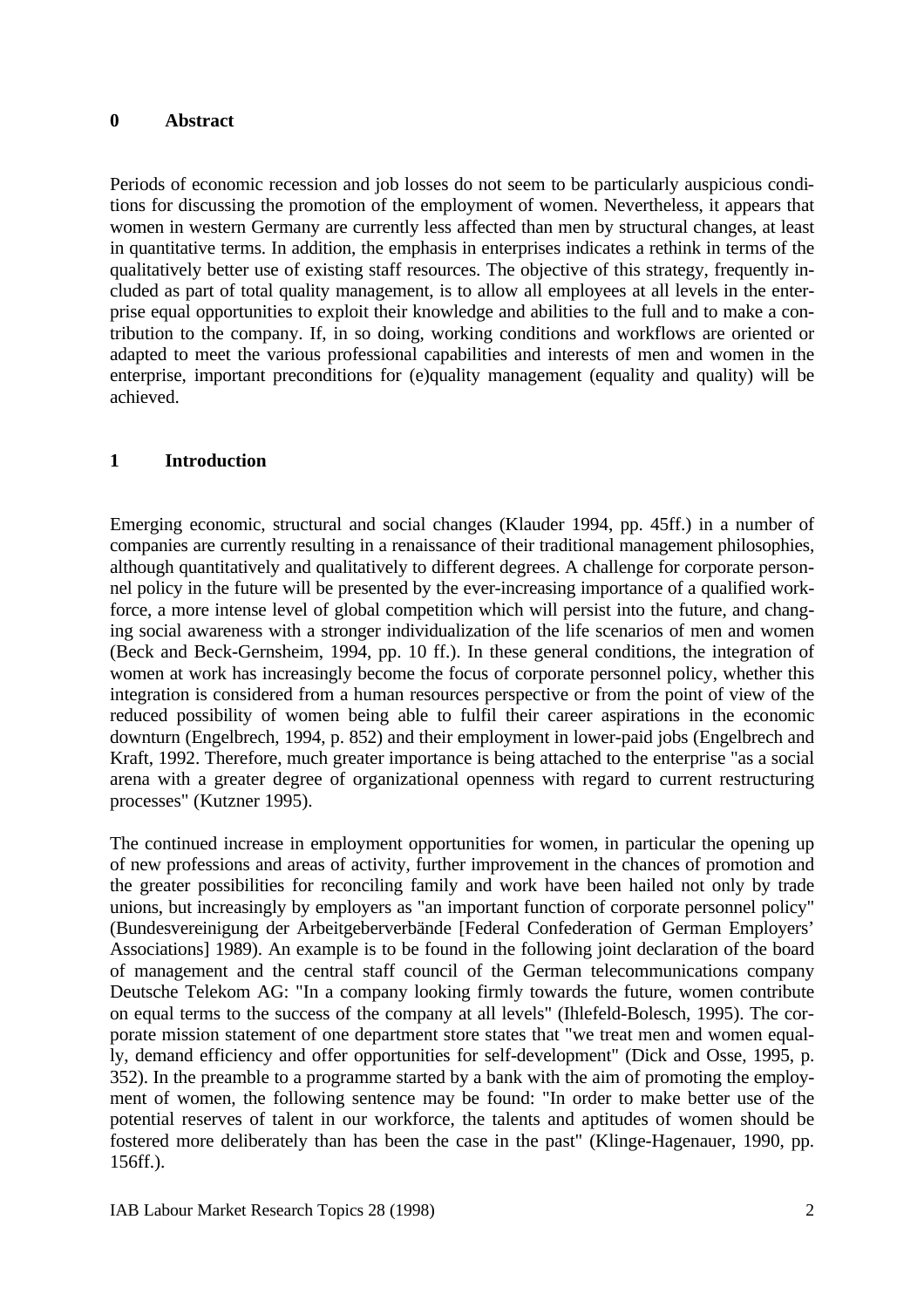A succession of representatives of industry, both male and female, have already in recent years sought a mutual exchange of experiences with regard to successful initiatives and examples of the encouragement given to women in middle and senior management positions (Taten statt Worte, 1992). This commitment to a policy of equality of opportunity may be supplemented by a number of other corporate examples.

Enterprises are increasingly convinced that the initial costs incurred in devoting more attention to promoting the employment of women are offset by the medium and long-term benefits to the enterprise arising due to a larger pool of qualified female employees, thus increasing the potential for problem solving within the organization (Zauner, 1990, p. 39). Apart from the preservation of existing human resources, another reason for enterprises reacting in this way is that the more companies want to prevent administrative interference, the more social pressure increases (Zauner, 1990, p. 75). However, there is currently a significant shortfall in the practical implementation in enterprises of efforts to achieve equality of opportunity, with the result that matters frequently do not progress beyond a declaration of intent. In addition, survey findings indicate that there may often be a huge gap between what is intended and the real effectiveness of existing measures designed to promote the employment of women or equality of opportunity (Hadler, 1995, pp. 333ff.).

As a result, when implementing measures to promote the employment of women, enterprises must face up to the question as to whether new approaches to dealing with human resources within corporate personnel policy, such as total quality management (TQM) strategies, can boost the company's competitivity while at the same time ensuring equality of opportunity within the enterprise. The close interrelationships between equality and quality within the framework of total equality management is presented below as one possibility for consistent implementation in enterprises. The objective is to make better use of existing potential and to organize the use of staff more efficiently, thus being able to make a contribution towards equality of opportunity for women and men in their working lives.

# **2 Total quality management and equality activities**

#### **Changing direction**

It does not appear self-evident at first sight that the issue of the promotion of the employment of women and its implementation in enterprises is or continues to be a burning issue in a period of economic recession and job losses, not least in view of the fact that the economic slump of the early 1990s caused a trend towards the withdrawal of existing measures concerning support programmes for women, the majority of which had been introduced up to the end of the 1980s (Brumlop and Hornung 1994, pp. 836 ff.). Gaps in employment history, especially for less-skilled women, were increasingly used as a selection option. Nevertheless, it is precisely during the current economic difficulties that, in addition to demands for increases in productivity and efficiency through technology-based rationalization, discussion of qualitatively different management systems is being given greater priority (Reuther, 1993, p. 11). The principal idea behind this rethink is the expectation that a paradigmatic shift in personnel policy and personnel management will mean that existing or potential personnel resources may be used in a better way and therefore that competitivity may be maintained. As a result, more attention is being focused on corporate planning and actions on human resource management. Total Quality Management (TQM) has become the watchword for the direction followed by corporate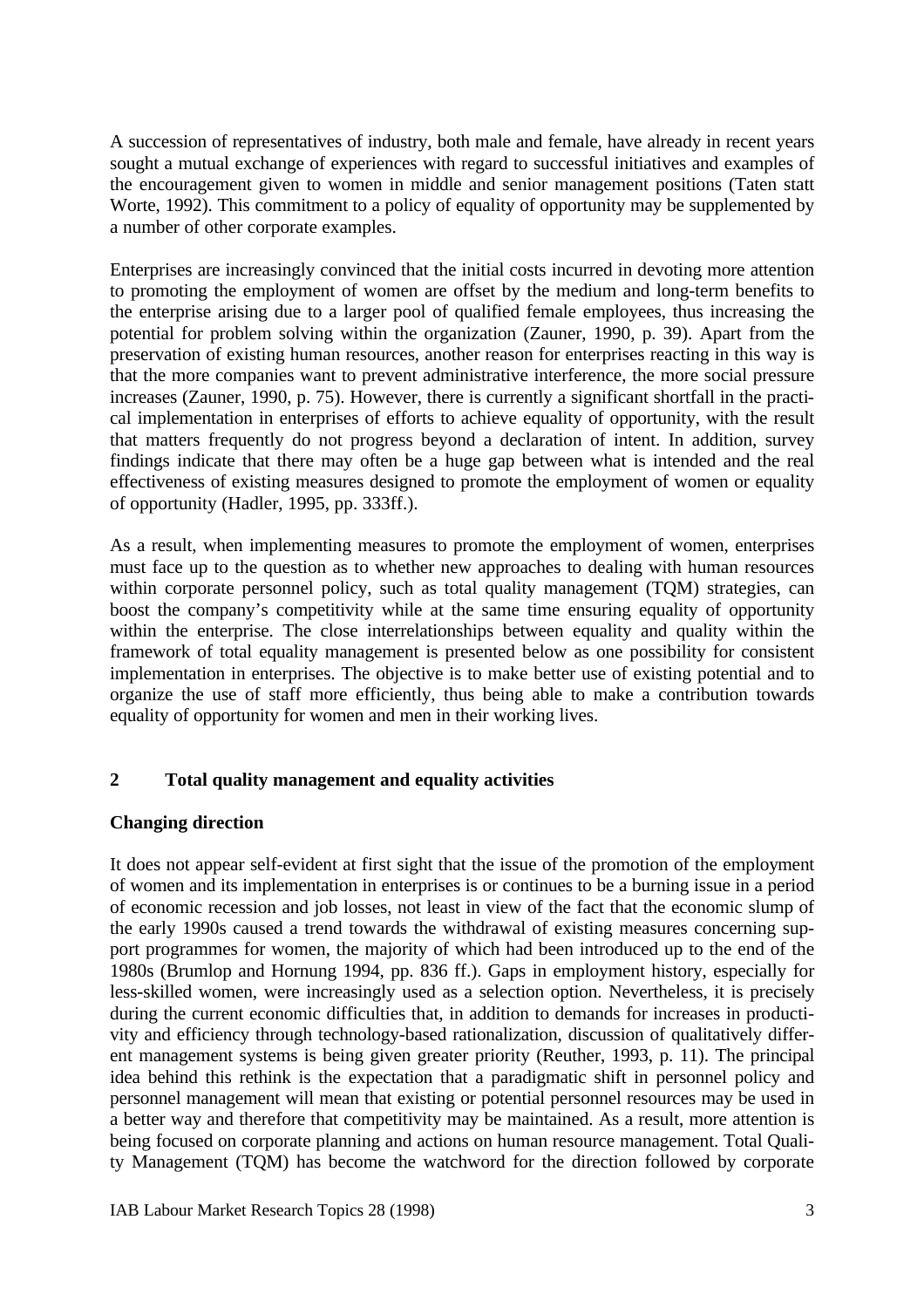strategies with a greater emphasis on customers, work patterns, process flows and, above all, on employees (Oess, 1993, p. 120). It is anticipated that a better use of existing resources will trigger off a chain reaction of lower costs, an improvement in the competitive position, a more satisfied workforce and an increase in the number of jobs (Deming, 1982).

An important component of TQM is the consideration given to individual requirements and the "social system" (Ishikawa, 1985, p. 85). Forward-looking corporate cultures, where there is an emphasis on the participation, identification and responsibility of employees, are not just considered a "fair weather" concept, but rather from a longterm point of view (Beyer et al., 1995, p. 19). Productivity remains the overriding criterion, but this does not rule out the initiation of specific measures promoting the employment of women in order to cut down on the number of recognized weak points and, in so doing, to lay the foundation for competition on more equal terms (Domsch and Regnet, 1990, p. 101). If the success of total quality management is also regarded as enabling all employees in the company at all levels and to the same extent to use their knowledge and abilities to the full and to contribute this knowledge and these abilities to the company, then the conditions for an (e)quality management strategy (equality and quality) have been created (Shapiro and Austin, 1995).

# **From generalization to diversity**

In order to achieve this objective, a corporate personnel and human resources management policy is required which is responsive to the diversity of male and female employees and has a pluralistic orientation. This means that emphasis must not only be placed on the qualifications and abilities of each male and female employee but also on their differing interests and potentialities. This applies particularly to the relationship between men and women and also within the category of women depending on marital status, the number of children, age etc. In TQMoriented companies, therefore, female employees are not treated any differently a priori from male employees just because they are still in a minority in certain posts. Discrimination frequently not only harms those who are discriminated against, but also those who carry out the discrimination. Those who only have their eyes fixed on the short-term extra costs involved in the implementation of measures promoting the employment of women overlook the fact that, besides the adverse effect on the company's image, enterprises will lose the opportunity to make use of an efficient production factor (Albach, 1994). It is much more a question of overcoming the prejudices in the way that enterprises think and act arising from the traditional allocation of roles according to gender or outmoded everyday experiences, and of placing greater emphasis on personnel policy strategies that promote equality of opportunity. This often requires far-reaching changes in corporate personnel policy, which in many cases are "bloody and brutal surgical operations on an organism" (Dierkes, 1994, p. 173). These changes must be reflected above all in the following areas and measures:

- *A new awareness in management*, those responsible for personnel departments and all employees - identification with equality of opportunity as a corporate objective, persuasion and public relations work, and marketing strategies and personnel recruitment tailored to this objective.
- *A conscious corporate* reaction to sociocultural changes and a shift in social values as an integral part of corporate philosophy.
- *Staff recruitment*, recruitment of junior staff and filling of vacancies job advertisements, candidate selection and appointment irrespective of gender; employment and suitability test procedures with this aim in mind, and work in informing, convincing and training managers.
- *Training and staff development plans* requirement and function-oriented training in all departments, regular staff development discussions, implementation of systematic staff

IAB Labour Market Research Topics 28 (1998) 4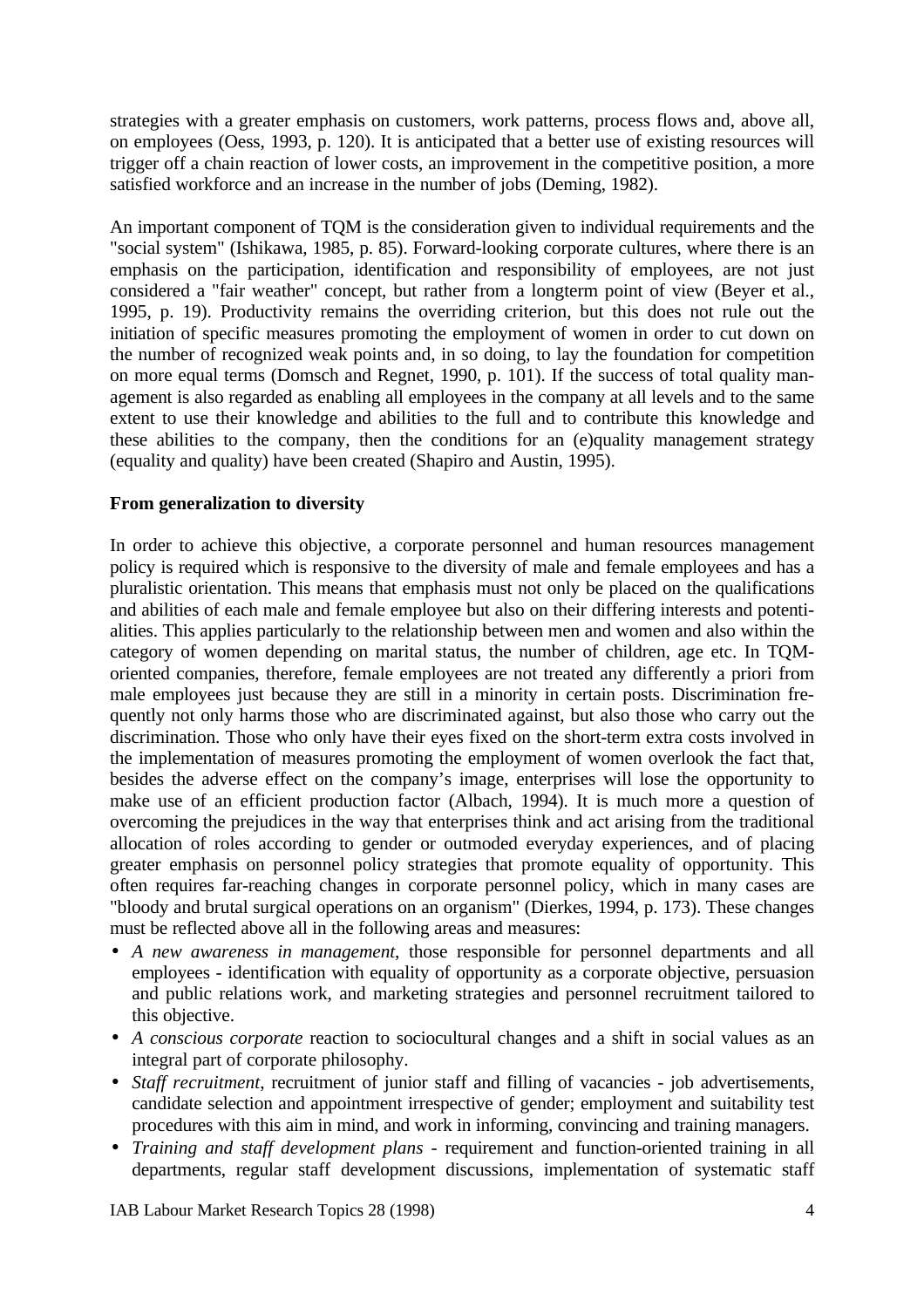development (analysis of potential, staff development analyses, assessment centres, followup plans), regular discussions on career planning.

- *New work patterns and workflows* implementation of group and project work and participation of women.
- *Reconciling family and work* regulations on the flexible arrangement of working hours at all functional levels, corporate support for child care, arrangements for career breaks and support on re-employment.
- *Encouraging of co-operative behaviour* at the workplace selection of central themes, information and legitimation, establishment of contact and advice centres.
- *Institutionalization of activities* regarding equality of opportunity establishment of a staff unit with responsibility for such activities, discussion circles for skilled workers and managers, organization of plant agreements, collective pay agreements and codes of practice.

# **3 Traditional forms of promoting employment of women and equality of opportunity strategies as part of total quality management policy**

# **Bottom-up**

Schemes for promoting the employment of women, the majority of which originated and were introduced in the 1980s, were frequently brought into enterprises from outside and initiated "from below" by highly-motivated female employees. As a sort of pioneering work, promotion of the employment of women was regarded in the circumstances prevailing at the time as a bottom-up strategy, the aim of which was the establishment of binding rules for corporate and personnel management. Attempts to promote the employment of women were traditionally structured in terms of deficit programmes with measures specifically designed for certain problem groups. These programmes focused on discrimination against women on the basis of their family duties, with particular attention being paid to those at the lower and middle levels of the hierarchy. Promotion of the employment of women was therefore primarily seen as a social duty and as an instrument to cushion disadvantages that were specific to women by the use of special programmes in enterprises to enable family and work to be reconciled better. The proportion of women at work and in the labour market, and therefore the labour force participation of women, was to be raised by defined objectives and quotas specified and initiated by female employees. The starting point was the varying allocation of roles in the family and at work depending on gender and the diverging basic interests in enterprises, which were frequently responded to in practice by "mother and child schemes" (Brumlop and Hornung, 1994, p. 836).

#### **Top-down**

Attempts to improve equality of opportunity and maintain skills within enterprises in the context of total (e)quality activities involve more than covering the deficits of specific problem groups with what in some cases is no more than a veneer of charity. In terms of staff promotion strategy, an equal opportunity policy is to be seen as an integral part of a management policy that is aimed at the continuous improvement of quality (Hefftner, 1990, p. 141). The principal idea is that, in the present circumstances of a more intense level of global competition in the markets for high-quality products, modifications to workflows and new marketing strategies, support for male and female employees is being and must be developed to go beyond existing gender-specific labour markets to become a key instrument in personnel management (Shapiro, 1995, p. 81). Efforts to improve equality of opportunity in enterprises are being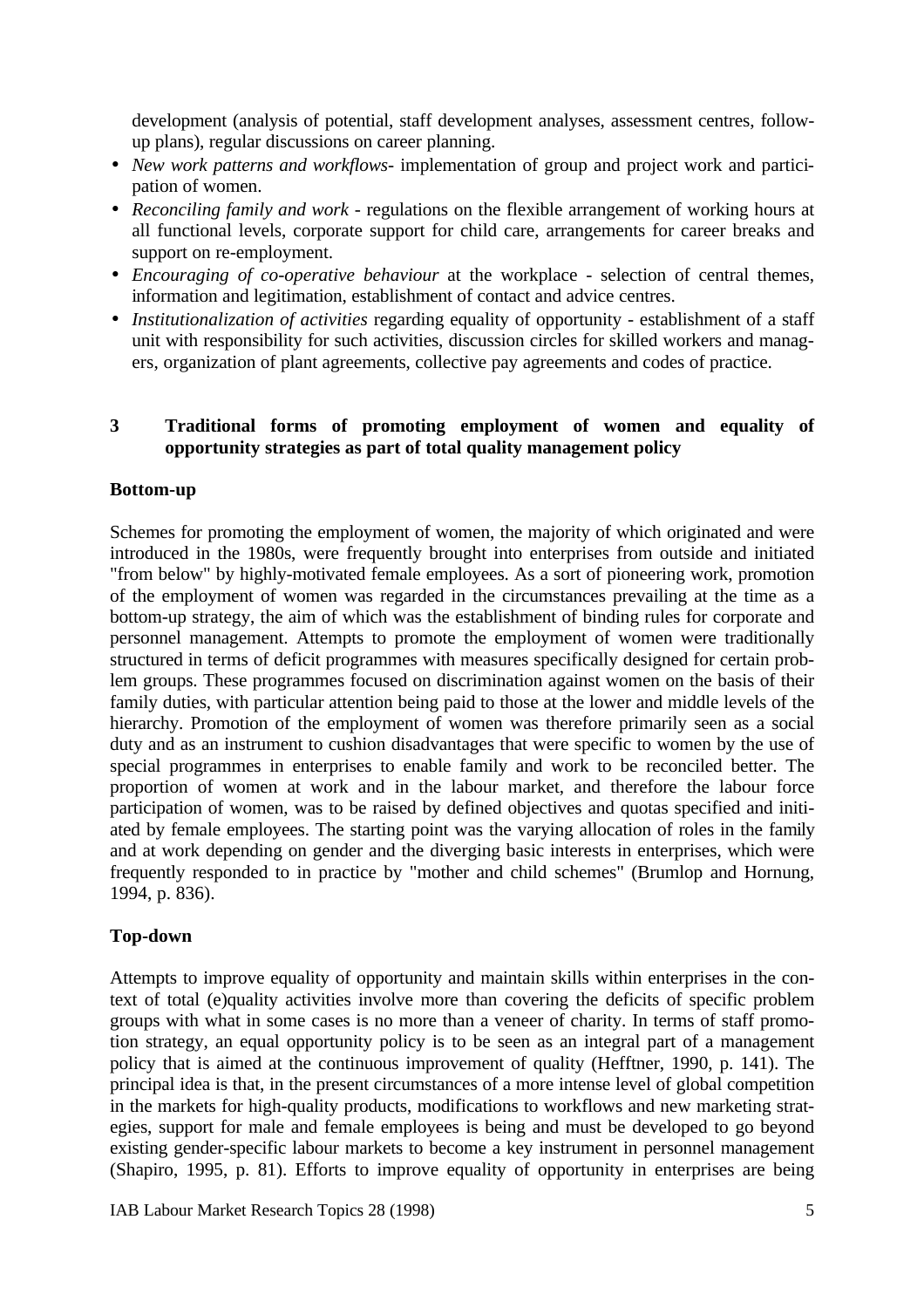integrated into this new method of considering quality. They are endorsed by company management and passed on through line management to male and female employees as a top-down strategy (Dick and Osse, 1995, p. 352). An equal opportunity policy will act as a stimulus encouraging employees to identify more closely with corporate objectives and may initiate a higher level of commitment and awareness of responsibility. As a result, therefore, (e)quality efforts contribute to raising productivity.

#### **Focus on the individual rather than the organization**

The overall conditions for top-down strategies for a quality policy aimed at equality of opportunity are provided by integral management systems. A policy of equality, as a constituent part of total quality management, must therefore also be aimed at managerial efficiency and can be achieved solely by a personnel policy which hinges around the qualifications of all male and female employees and their individual potential (Seghezzi and Hansen, 1993, p. 139).

Although a successful company must constantly look outwards and try to predict customer requirements, internally a paradigmatic shift in personnel management is needed. Whereas in the past it was people who had to adapt to organizational requirements, is should now be the organization which has to adapt to people's requirements. In contrast to traditional quality management theories, TQM focuses on the integration of male and female employees in the enterprise as individuals (Crosby, 1990) Employee-oriented workflows and production processes are considered to be the only guarantee that corporate objectives will be successfully achieved (Ihlefeld-Bolesch, 1995). This does not inevitably lead to higher costs, as in more traditional systems, but may be effected by maintaining and taking advantage of the qualifications of existing or prospective staff. This means that an equal opportunity policy within enterprises is an essential integral part of the implementation of TQM strategies. Not only that, the degree of success of an equal opportunity policy depends on the extent to which this policy is linked to corporate objectives within the range of policy instruments available to management (Positive Aktionen Nr. 1, 1995).

# **4 What benefits can enterprises and female employees derive from (e)quality systems?**

Increasing outside pressure on enterprises to adapt, the demand for flexible responses, new work patterns, the less standard nature of normal working conditions and changing social demands mean that innovative corporate thinking focuses increasingly on aspects of quality and equality. At the same time, it is frequently the case today that, theoretically at least, companies consider human resource management directed towards female employees to be a prerequisite for the effective achievement of corporate objectives (Dierkes, 1994). However, in practice the connection in enterprises between human resource management and the traditional barriers that have to be broken down to allow women to participate to a greater extent both quantitatively and qualitatively in companies is not necessarily perceived automatically (Wuppertaler Kreis, 1994, p. 19). One of the reasons for this is the fact that cost-benefit analysis is rarely carried out. As a result, productivity gains (customer image, working conditions, lower rate of labour turnover, costs to the enterprise of time off for family reasons) are not very transparent and cannot be implemented easily (Holtermann, 1995, p. 137).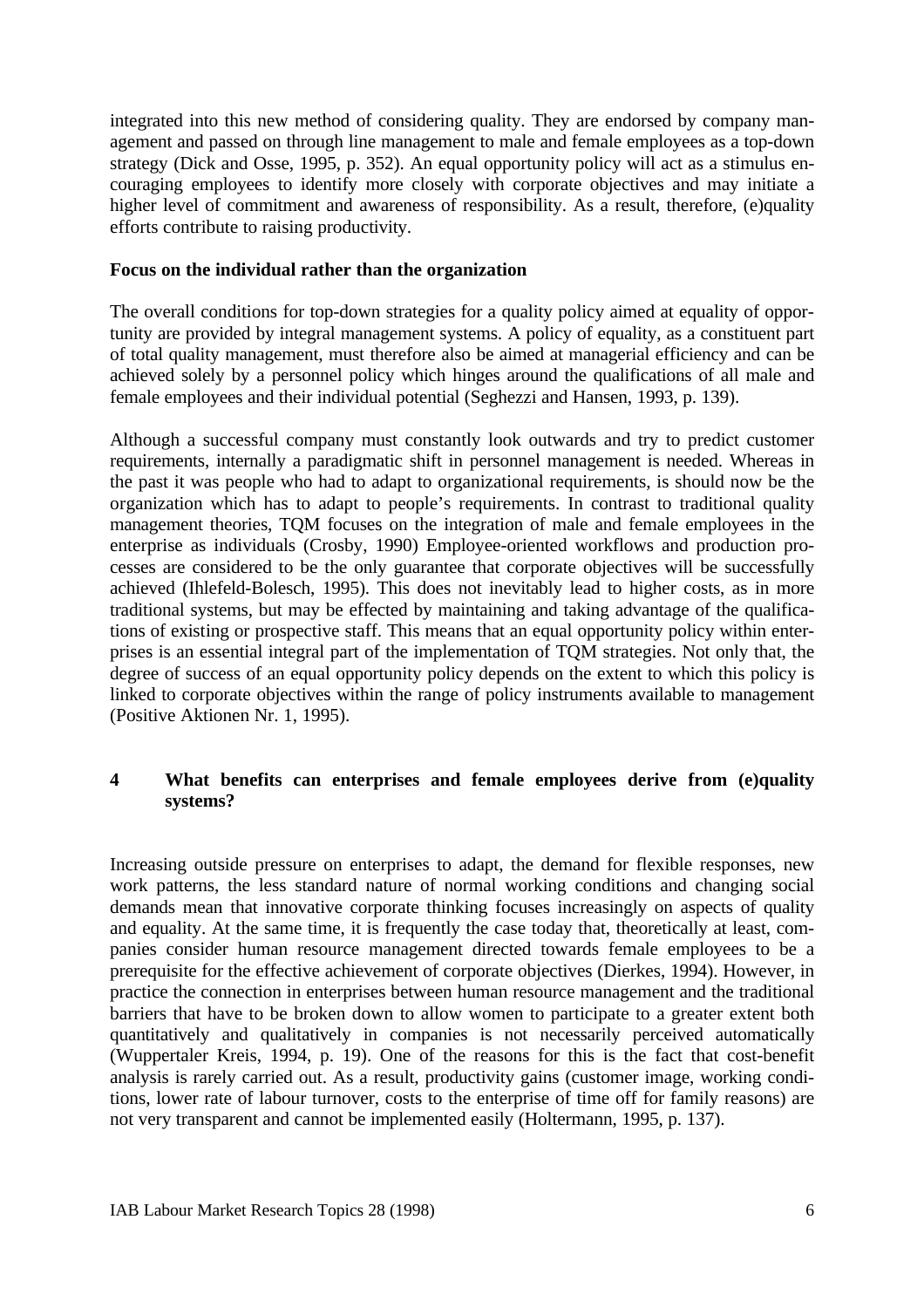# **Organizational benefits**

#### *Preservation of increasingly important human resources*

Restructuring processes for products and technologies result, on the one hand, in alterations to production processes, work content and corporate business units and, on the other hand, as new markets are created with goods that require intensive research and development effort, there is a trend towards enterprise-oriented and production-related services. These developments result in the human resource production factor taking on increasing importance. Staff qualifications are becoming more expensive, not only for individuals, but also for companies. Investment in human resources that is not exploited must be written off more quickly and the half-life of applicable knowledge is becoming shorter all the time. Enterprises which make known externally a skills management policy aimed at achieving equality of opportunity become more attractive for skilled female employees during staff recruitment. Internally, a personnel policy oriented towards the interests of female employees also leads to a lower level of absenteeism or costs arising due to family reasons and promotes motivation and a willingness to work among female employees.

Fears and economically-motivated reservations that women are a greater investment risk than men are belied by empirical results. Women show greater loyalty to a company than men, especially where they perform activities with a degree of responsibility (Preuss, 1987, p. 460). Therefore, in addition to traditional cost factors, the calculation of which is subject to management audit, the nurturing of non-financial investment (of little importance in conventional accounting) is gaining in importance. It is clear in practice that it is small and medium-sized enterprises in particular which react unbureaucratically, with job requirements that are frequently company-specific, subject to considerable change and difficult to substitute in the short term. In overall terms, the higher level of qualifications achieved by younger women in comparison with that of men is increasingly significant for the productivity of enterprises.

#### *Avoidance of hire-and-fire costs*

Enterprises which recognize the individual requirements and potential of their staff in their management systems and in the practical implementation of these systems are able to reduce fluctuations and gaps in career paths, the latter being particularly applicable to women. A number of large enterprises which are currently moving in this direction, in particular with the introduction of accompanying measures for child care, in order to cut down on absenteeism and time off for family reasons, prevent existing human capital from being subjected to a process of skill loss, and avoid hire and fire costs. In an "increasingly unfriendly environment" in particular "a high quality of work must be achieved and it does not really make sense to lose good people because additions to the family have appeared" (Müller-Gabel, 1995). It may also be expected that the more women develop entrepreneurial behaviour, the more they will find that consideration is given to their specific interests (Dick and Osse, 1995, p. 352). Other examples indicate that enterprises which encourage female employees from their own workforce to gain additional qualifications are able to cut back on recruitment and employee familiarization costs for skilled workers and managers from outside the enterprise. This means that hire and fire costs for qualified male and female workers are reduced, which eases the burden for small and medium-sized enterprises in particular, for whom this is an important cost factor.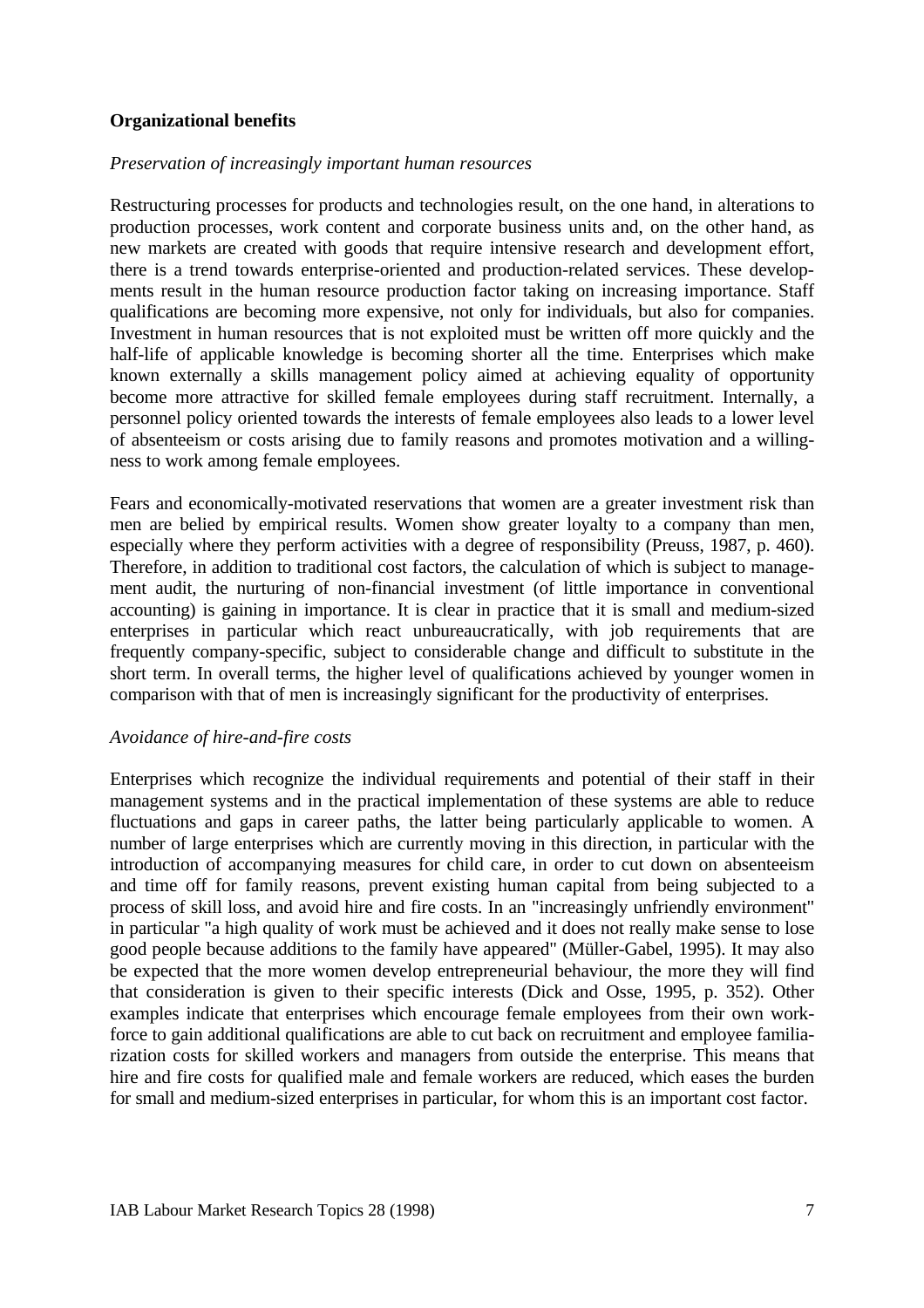#### *Female customer-oriented structural adjustment*

As more and more women take up employment and living patterns move towards a partnership structure, women are making a much bigger impact as consumers, as is clearly shown, for example, by the change in the customer group targeted by advertising. Women spend 70 per cent of the private income (Schnebele, 1990, p. 199). Therefore, companies with a womenfriendly image and products oriented towards female customers are more attractive and competitive (Frey, 1993). Where women have been able to occupy management positions in recent years, it has frequently been the case that the potential for new female customers has been opened up (Osterloh and Sigfrist, 1995). However, skilled women are also able to identify the interests of female customers better than men and exploit this in product design or when creating new services. Apart from the direct effects on female customers, an equal opportunities policy is an important public relations factor and enhances the company's image.

#### *Raising female employment increases the flexibility of companies*

More intense competition and a higher level of demands made by male and female customers are already resulting in a demand for greater flexibility in workflow in large enterprises, but more particularly in small and medium-sized enterprises where two-thirds of the female labour force is employed. An increasing proportion of women in work not only raises the total potential available workforce but also increases that available for non-conventional working hours. The shattering of the image of the male as sole bread-winner by the increasing number of women in work has also opened up new perspectives for working hour patterns for men. The possibility of more flexible management of working time for men and women which matches their interests also contributes therefore to being better able to cope with economic requirements when the enterprise's capacity is over or under-utilized.

#### *Discovery of female skills as a means of structural adjustment*

In the current debate surrounding personnel policy, specifically-female skills not only in communications, personnel management and customer service, but also in reorganized, integrallyoriented workflows with a stronger group involvement, have been rediscovered as new management strategies. Operational examples demonstrate that the existing technical and nontechnical qualifications of female employees are particularly valuable especially for new and challenging activities. When women are employed in a range of activities that were previously dominated by men, it turns out that mixed teams encourage operational creativity and produce better results (Watson et al., 1993). For companies which particularly "like to keep their finger on the pulse and consider themselves to be employee-oriented, the aim is to achieve coeducative management so that greater synergy effects are expected in overall performance" (Lahusen, 1994, p. 30). The increasing number of well-educated women in the service sector in particular may therefore turn out to be a benefit for enterprises when restructuring activities. It has, however, been criticized that, although in many instances competences with a social integration aspect and labelled as female have been declared to be important leadership qualities, in reality they have not always been given the importance that they merit (Rustermeyer and Thrien, 1989).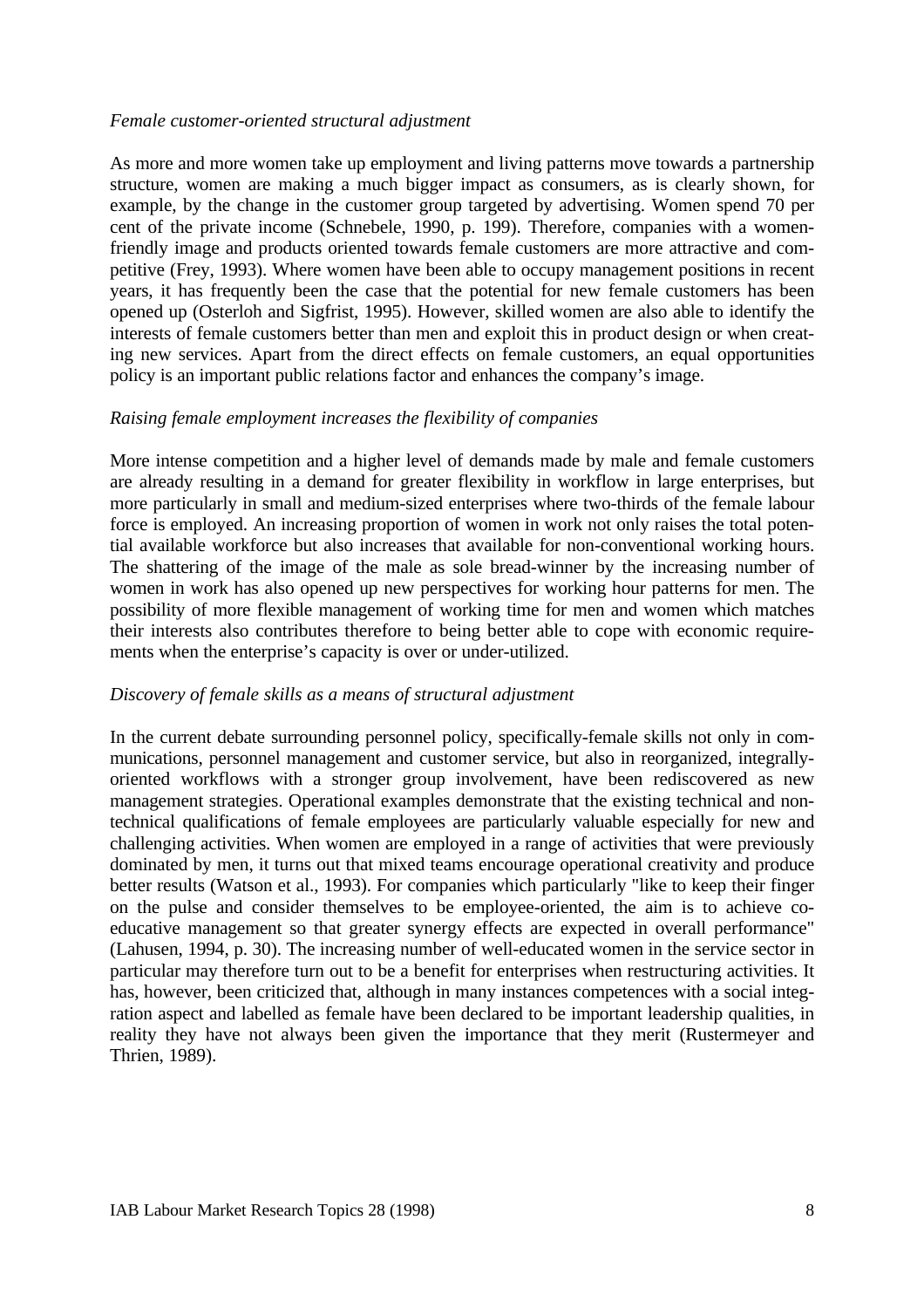#### **Benefits for female employees**

The increasing level of employment and of the wish to go out to work in the last 25 years, especially among married women, is an expression of the change in attitude to paid employment. Training leading to qualifications, a longer working life, less frequent and shorter career breaks and a higher tendency to return to work are reflections of a different way in which women see their lives unfolding. Greater emphasis is placed on women than on men, especially during the child-rearing stage. It is often not possible to do a job unless the work is organized more flexibly and enterprises have a more pronounced orientation towards opportunities for potential female employees. Although greater weight attached to the interests and wishes of female employees in corporate personnel management plans helps to counteract restrictions related specifically to women, this predominantly occurs at present only in enterprises or departments that are expanding or in less attractive jobs (Engelbrech, 1993). In such a case, women would be less exposed to family-induced stress and could concentrate more on their career. From the company's point of view, more recognition is being made in human resources policy of the fact that a reduction in the time absent or the avoidance of lengthy or definitive periods away from work benefits the enterprise more than additional investment in training after a long absence (Albach, 1994).

# *Expanding women's skills and competence*

A corporate equal opportunities and skills policy that is also evident in-house contributes to women becoming more aware of their potential and being better able to recognize the possibilities they have in the working environment. Model examples of women's career progression in their typical domain in the past demonstrated that female employees' own commitment and self-confidence increased as a result of the possibilities for identification arising from these examples and that correspondingly positive experiences by enterprises reinforced their receptiveness towards women in management positions. If more women were to force their way into areas which have not been part of their typical domain up to now, this could contribute to making women aware of new career possibilities or indeed redeploying them in these areas, thus acting as pioneers for career progression and management functions.

#### *Necessary flexibility requires enterprises to adapt to meet individual wishes*

A potential lack of qualified workers in a whole series of skilled activities, a high level of company-specific specialization in a number of instances and the integral work scheduling necessitated by the increasing amount of team working require workflows to be organized more flexibly. The maintenance of traditional normal working conditions, especially with regard to skilled staff, with a lack of flexibility in hours and location (Dostal, 1995) not only becomes a huge cost factor, but also endangers competitivity. Although a willingness to be flexible in adapting to the customer's requirements and the obligation to operate under conditions of permanent quality assurance and quality adjustment impose a burden on enterprises, they offer women with the possibility of working unusual hours an opportunity for a skilled job and the preservation of their skills by avoiding having to give up work partially or totally. The more successful an enterprise is in reconciling its demands for flexible working hours and work scheduling with the needs and capabilities of female workers, the higher is its gain in productivity.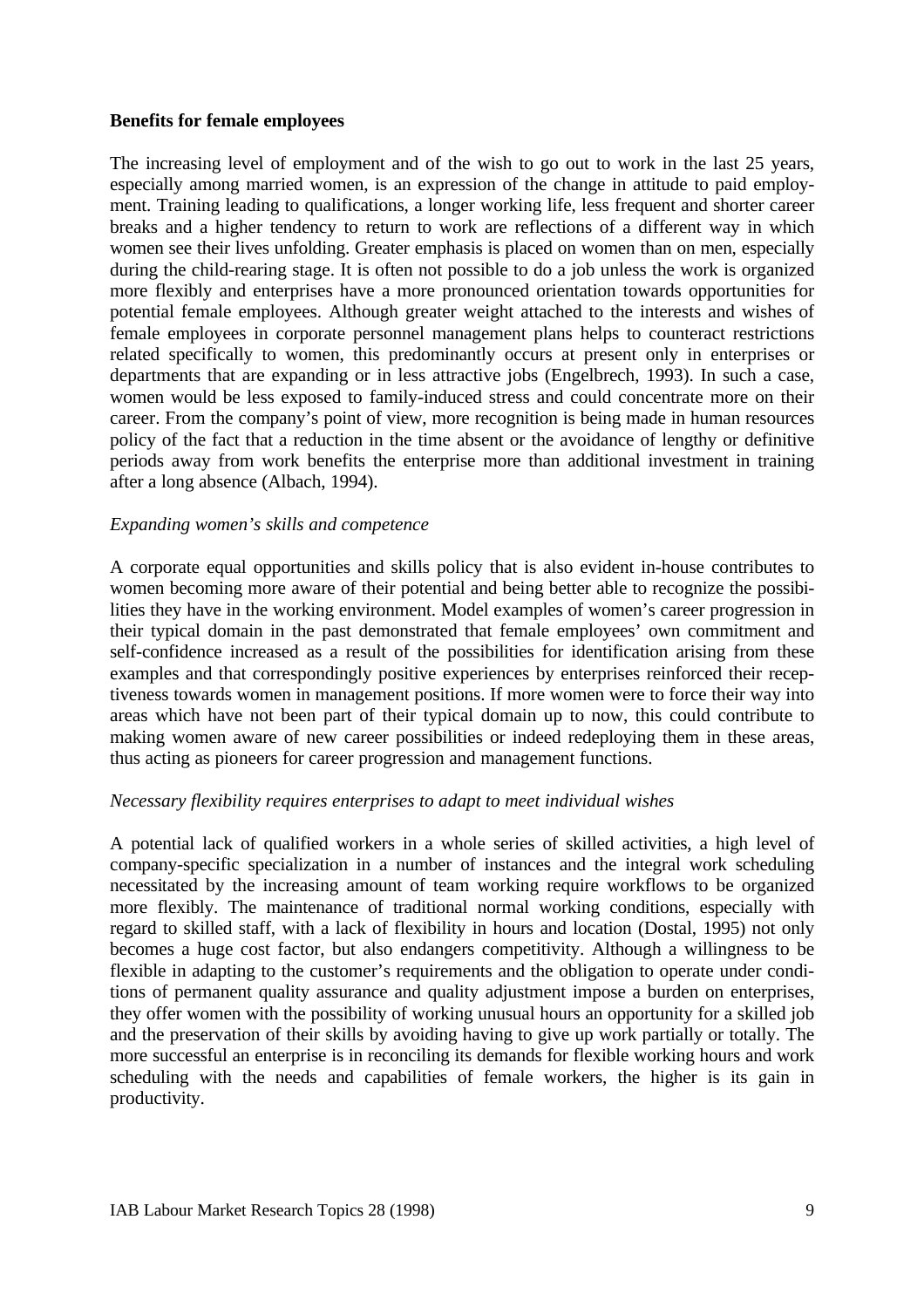## *Identification with corporate objectives demands greater consideration accorded to individual life scenarios*

New personnel management strategies and work structures which take account of the increasingly significant desires of female employees for more autonomy, self-determination and the achievement of individual life scenarios enable female employees to identify more strongly with corporate objectives. This means in turn that a contribution will be made to the achievement of these corporate objectives. Productivity is enhanced by a "structural" personnel policy used as an economic policy measure which improves the opportunities for women to fulfil their wish to work (Albach 1994). A more pronounced orientation of enterprises in the direction of the capabilities and interests of their male and female employees not only leads to a reduction in time off but also acts as a stimulus to the preservation or fostering of motivation, commitment, skills and productivity or willingness to work. Support from management systems that promote (e)quality leads to higher satisfaction both on and off the job and reinforces the links between female skilled employees and companies (Hefftner, 1990, p. 141). Enterprises therefore profit directly from the shift in social values and the new self-confidence of better-qualified women and, at the same time, personnel policy that makes allowance for this leads to a redefinition of the traditional role of women and promotes their integration in the working environment.

#### *Commitment of small and medium-sized enterprises encourages work close to home*

Personnel management aimed at creating equality of opportunity may become a locational advantage, especially for small and medium-sized enterprises which often come off second best to larger companies in the recruitment and retention of skilled workers. Reinforcing the position of these enterprises on the labour market through the use of personnel management systems aimed at creating equality of opportunity may make a contribution to maintaining competitivity. This in turn contributes to small and medium-sized enterprises continuing to offer work close to home, in contrast to employment in large, centralized enterprises. Women who are able to benefit most from this are those for whom it becomes easier to reconcile family and a skilled job.

# **5 Conclusion and recommendations for companies**

The success of the promotion of the employment of women must be linked at organizational level with the creation of a pluralistic corporate culture, which guides working conditions and workflows in the direction of the divergent wishes and capabilities of male and female employees. In this way, it may be possible to avoid undesirable career breaks and skill loss for women and to make better use of their abilities. Individuals can identify more closely with corporate strategy and therefore in turn contribute to the achievement of corporate objectives.

Overall, personnel management systems aimed at promoting equality of opportunity contribute to enterprises having at their disposal skilled staff that may be employed flexibly. This means that enterprises can raise their own internal productivity and benefit externally from greater attractiveness and higher social esteem. This has a positive effect on recruiting and retaining skilled employees, the company's image is enhanced, there are greater sales opportunities to potential female customers and new marketing strategies and domains can be opened up. How do you go about achieving employment equal opportunities results in a company? The same way as you achieve any other results. You analyse the problem carefully, determine what you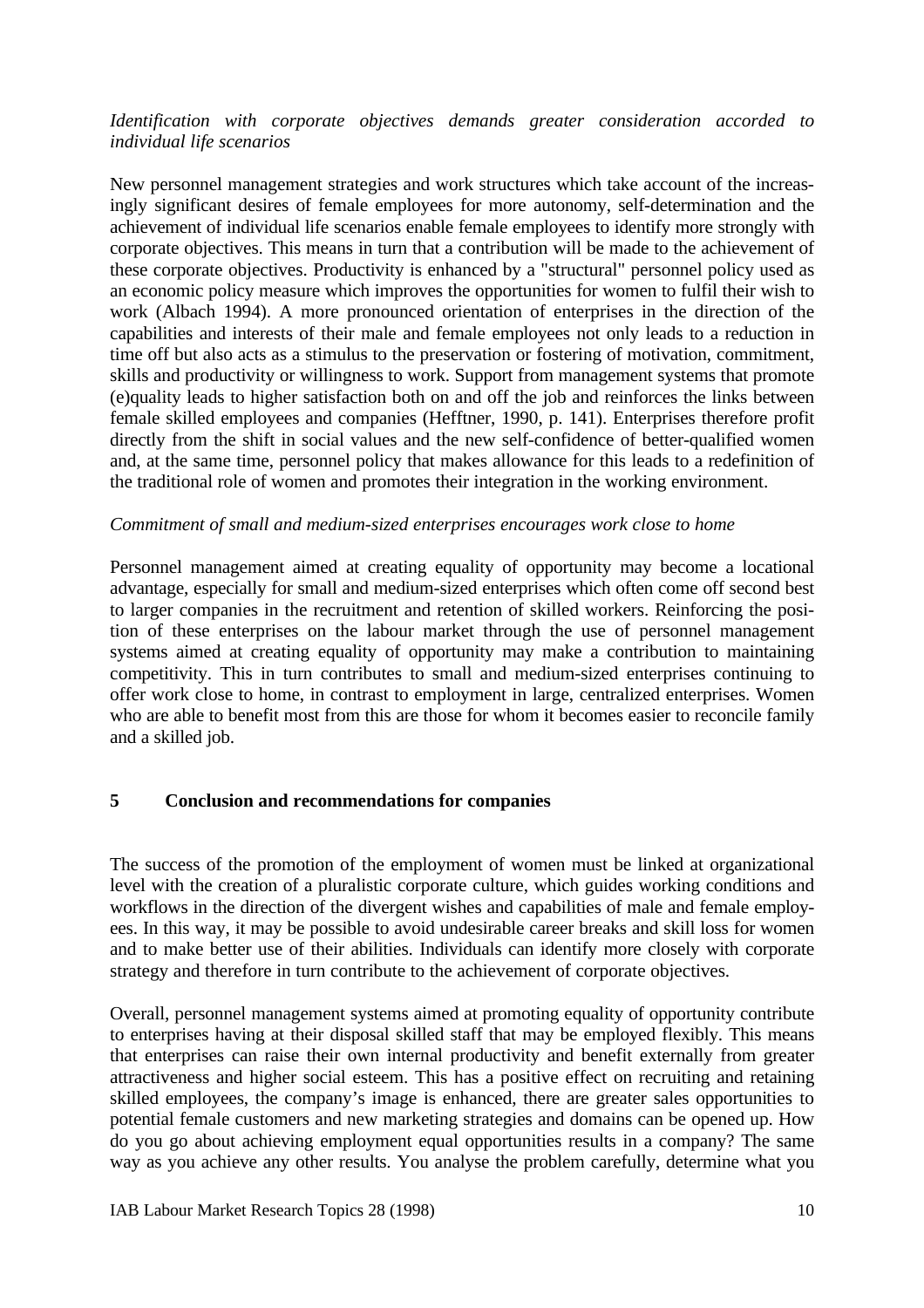need to do, and then set up an overall management planning and control system to make very sure that it happens - and on schedule (Powell, 1993, p. 244).

This can be implemented by

- analysing the objectives, interests and capabilities of female workers and specifying a clearly-defined set of corporate values with specific standards and strategies to reconcile these two requirements;
- analysing corporate personnel policy in terms of existing obstacles to surmounting outmoded gender stereotyping and of improving the integration of women at work;
- giving priority to retaining human resources as the most important production factor; preventing deterioration of quality and avoiding hire-and-fire costs;
- making a shift in corporate organization towards a staff-oriented personnel policy and management commitment to act as a spur on all staff levels;
- reviewing workflows, product design and marketing strategies in terms of their orientation towards female employees and female customers.

# **6 How can an (e)quality policy for enterprises be upgraded and mainstreaming processes be set in motion?**

# *Total (e)quality award to be conferred on enterprises with a personnel policy aimed at promoting (e)quality of opportunity: the German experience*

The first total (e)quality awards were conferred in Germany at the end of 1996. The awards were made by the Total (E)quality Deutschland working group. These awards are supported by the Federal Ministry for Education, Science, Research and Technology and the Commission of the European Union. Founder members of the Total (E)quality Deutschland working group include representatives of trade and industry (Bayer AG, DT Bad Kissingen technische Vertriebs GmbH, Deutsche Telekom AG, Hoechst AG, Albert Mühlenberg OHG, Philips GmbH and VW AG), trade unions (Deutscher Gewerkschaftsbund) and employers' associations (Bundesvereinigung der Deutschen Arbeitgeberverbände), the Federal Ministries for Education, Science, Research and Technology, and for Family Affairs, Senior Citizens, Women and Youth, the training institute of the Hessischer Wirtschaft e.V. and the Institute for Employment Research of the Federal Employment Service.

# *What purpose does the total (e)quality award serve?*

Corporate objectives aimed at operational efficiency can only be achieved by male and female employees having technical and non-technical qualifications and by a personnel policy based on their individual capabilities. Forward-looking personnel management will therefore put more emphasis on women's expertise. As a result, the promotion of the employment of women, in particular in management functions, is an important part of staff development policy for innovative, market-oriented and competitive companies. This paradigmatic shift in personnel management is a major opportunity to organize collaboration in companies on a more creative basis, thus raising competitivity. The total (e)quality award is given to companies which operate a personnel policy aimed at promoting equality of opportunity. The granting of the award is based on quality systems such as total quality management where the focus is on both male and female employees and whose objective is to use equality of opportunity to foster the potential of both male and female employees.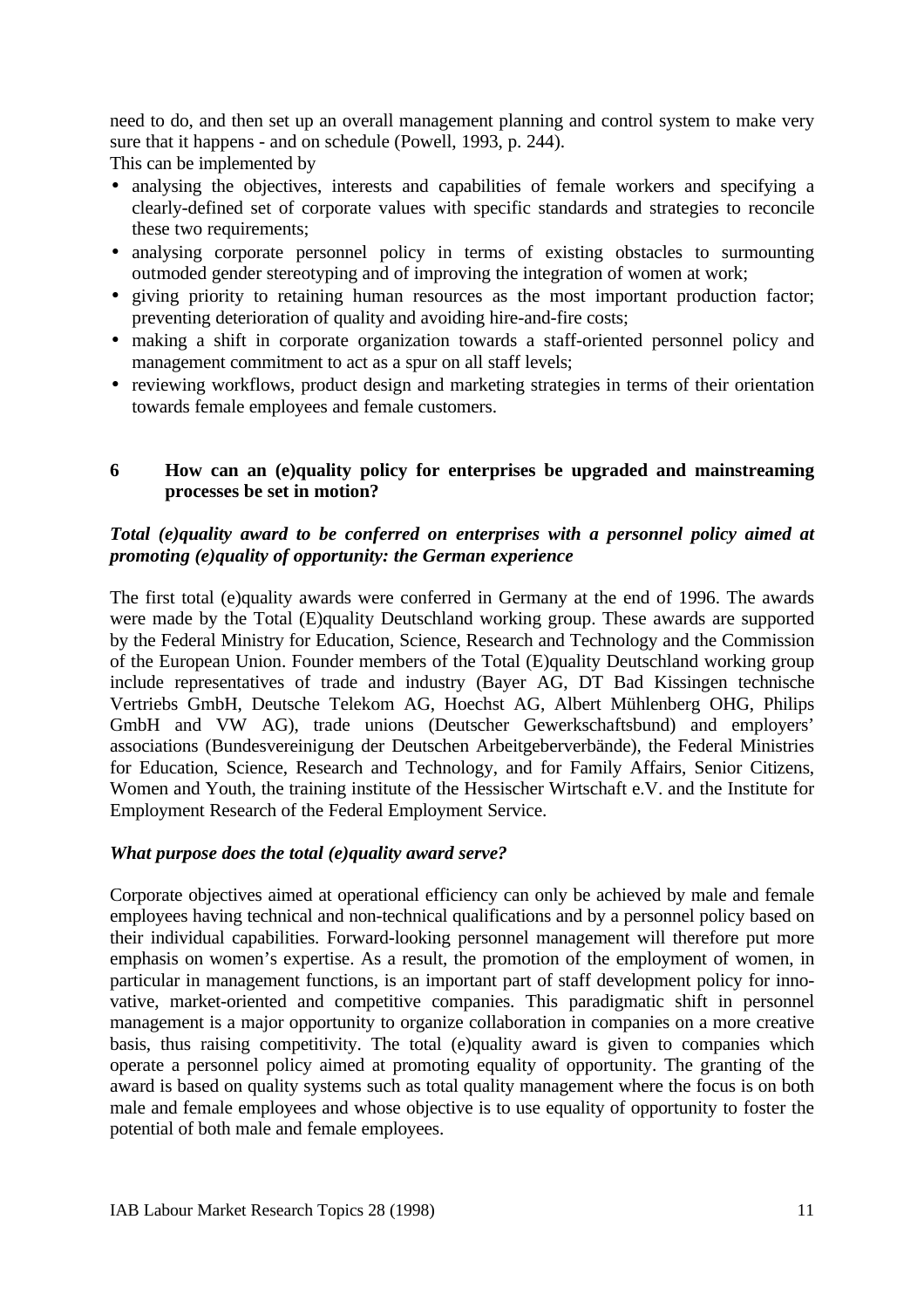# *What are the benefits of the total (e)quality award?*

#### *Internal effects*

The total (e)quality award highlights the fact that equal opportunities are one of the principles of personnel policy in the company, reflects the fashion in which the enterprise reacts to changes in values and the new way in which women and men see themselves, and contributes to improving the company's internal image. These are prerequisites for a commitment to work, identification with corporate objectives and a higher degree of integration of individual male and female employees. The total (e)quality award is therefore an expression of a personnel management system that incorporates the interests and needs of women and fosters the motivation, commitment, skills and productivity of women employees.

# *External effects*

The total (e)quality award promotes innovative companies which have reoriented their quality management systems to include female workers and female customers. As a result, the enterprise gains in public popularity and social esteem. This has a beneficial influence on the recruitment and retention of skilled staff and helps to enhance the company's image, which means that there are greater opportunities for selling to potential female customers and new markets open up.

# *Who receives the total (e)quality award?*

Applications are welcomed from all commercial enterprises and academic, political and administrative institutes and organizations operating in Germany. Along with their application, companies wishing to acquire the total (e)quality award must supply information on company policy with regard to equality of opportunity. They must undertake to maintain and continue to introduce positive measures to promote equality of opportunity. They must define their inhouse objectives for the next two years and elaborate a binding plan of action for the implementation of the specific measures envisaged.

The award is designed to encourage enterprises to take the initiative. Application for the total (e)quality award and the accompanying commitment are completely voluntary.

#### *What are the criteria for granting the award?*

A checklist, in which companies fill in the specific measures that they have taken and give details of their defined goals and objectives, is used to examine and evaluate corporate activities related to the implementation of equality of opportunity. The criteria for granting the award are elaborated by the Total (E)quality Deutschland working group in collaboration with representatives experienced in the practical implementation of such measures. Minimum requirements must be fulfilled when assessing information received from enterprises and, at the same time, allowance will be made for the specific circumstances of each company.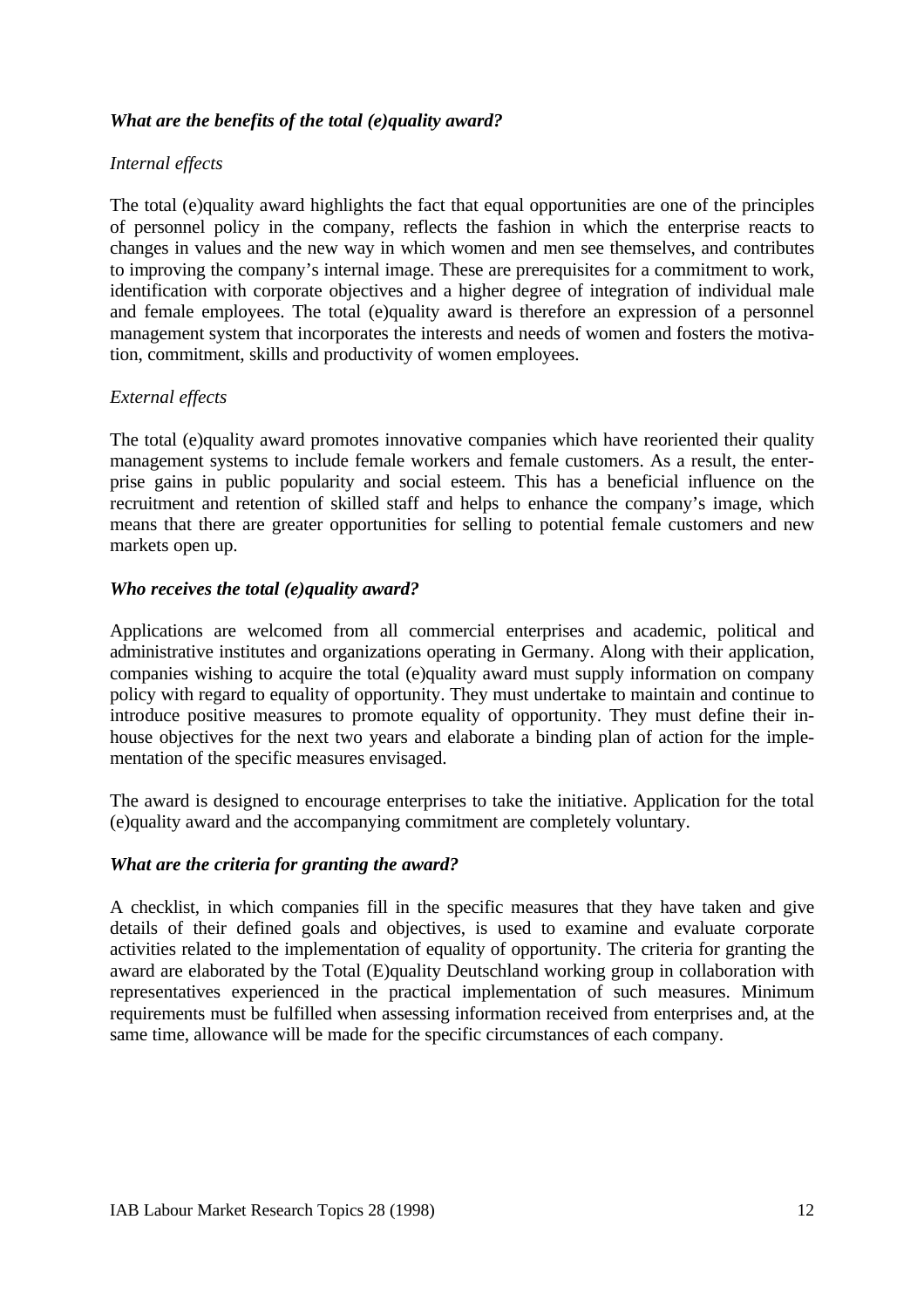# *Who confers the total (e)quality award?*

An independent committee reviews and evaluates the information given by enterprises in the checklist. The Total (E)quality Deutschland working group confers the award. It is valid for two years and may be extended. The award consists of a certificate and a logo which may be used in marketing activities and public relations work.

# *How can enterprises take part?*

Applications should be sent to the office of Total (E)quality Deutschland at Bad Kissingen or to the author, where enterprises can also obtain the checklist. Enterprises which submit an application undertake to implement favourable measures, prepare a binding commitment to defined goals and objectives and provide the name of a contact person.

The conferring of the award is being given a public subsidy in the pilot stage and applications may be submitted free of charge during this period. It is envisaged that the cost will subsequently be scaled according to company size and turnover.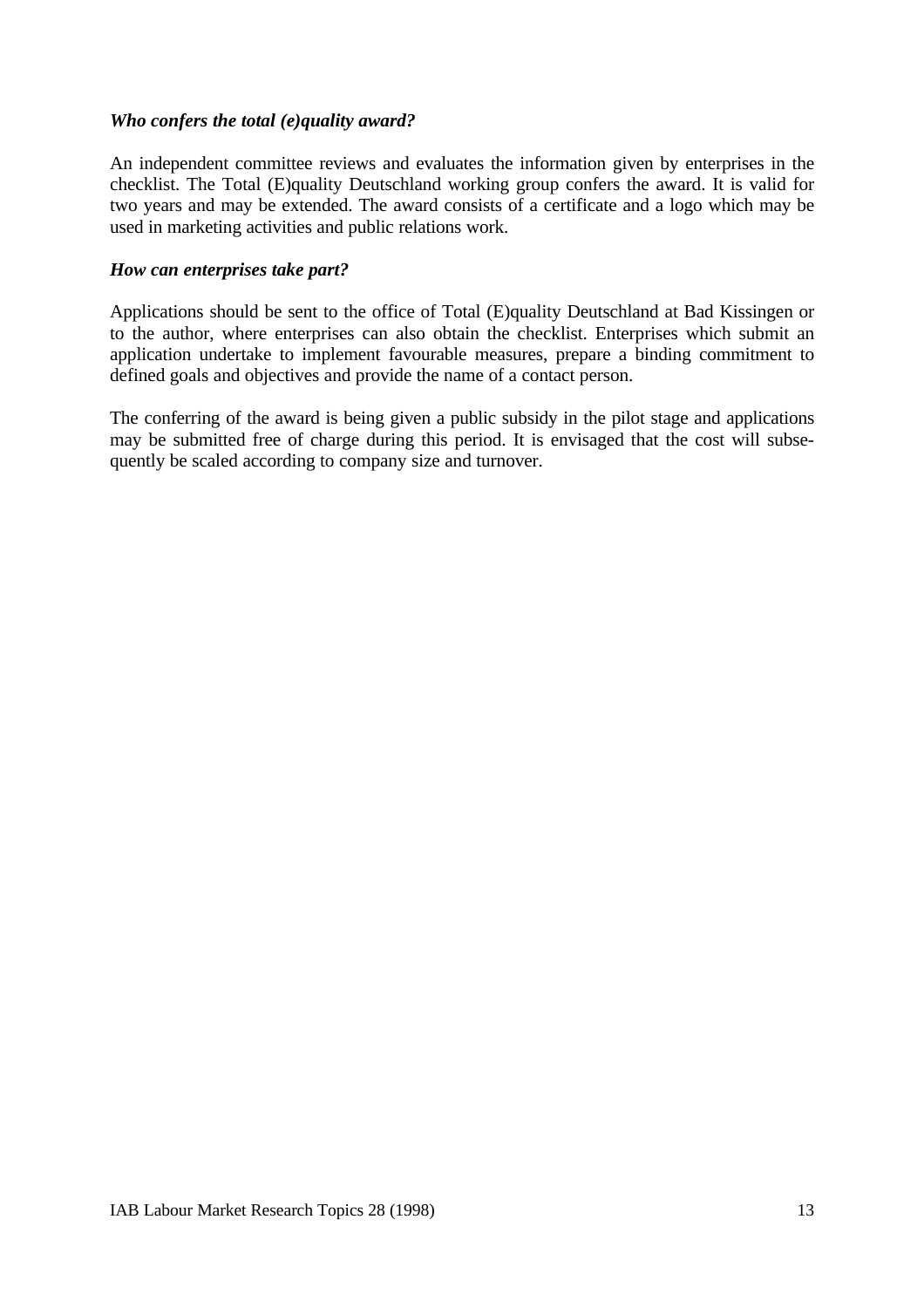# **7 References**

Albach, H. (1994): Frauenfreundliche Rahmenbedingungen betrieblicher Personalpolitik. In: Zeitschrift für Betriebswirtschaft, Vol. 11.

Beck, U. and Beck-Gernsheim, E. (1994): Riskante Freiheiten - Individualisierung in modernen Gesellschaften, Frankfurt.

Beyer, H., Fehr, U. and Nutzinger, H. (1995): Elemente einer zukunftsorientierten Unternehmenskultur. In: Unternehmenskultur in der Praxis, Bertelsmann Stiftung, Gütersloh.

Brumlop, E. and Hornung, U. (1994): Betriebliche Frauenförderung - Aufhebung von Arbeitsmarktbarrieren oder Verfestigung traditionellen Rollenmuster? In: Arbeitsmarkt für Frauen 2000- Ein Schritt vor oder ein Schritt zurück?, Beckmann, Engelbrech, Beiträge aus der Arbeitsmarkt- und Berufsforschung, Vol. 179, Nuremberg.

Chancen für Frauen in der Wirtschaft, Bundesvereinigung der Arbeitgeberverbände Cologne.

Crosby P. (1990): The Eternally Successful Organization, New York, NY.

Deming W.E. (1982): Out of the Crisis. Quality, Productivity and Competitive Position, Cambridge.

Dick, P. and Osse, M. (1995): Frauen bei Hertie - ein Konzept zur Förderung der Chancengleichheit. In: Innovatives Personal Management, Wunderer und Kuhn, Neuwied.

Dierkes, M. (1994): Ein trauriges Kapitel. In Manager Magazin, Hamburg, June.

Domsch, M. and Regnet, E. (1990): Personalentwicklung für weibliche Fach- und Führungskräfte. In: Weibliche Fach- und Führungskräfte - Wege zur Chancengleichheit, Domsch und Regnet, Stuttgart.

Dostal, W. (1995): Die Informatisierung der Arbeitswelt - Multimedia, offene Arbeitsformen und Telearbeit. In: Mitteilungen aus der Arbeitsmarkt- und Berufsforschung, Vol 4.

Engelbrech, G. (1993): Frauen am Arbeitsmarkt - Arbeitsmarkthemmnisse und -chancen für Frauen in der Zukunft. In: Personal, Vol. 2

Engelbrech, G. (1994): Die Wiedereingliederung von Frauen ins Berufsleben im Konflikt zwischen Humankapitalverwertung und vorsorglicher betrieblicher Personalpolitik. In Frauenerwerbstätigkeit 2000 - Ein Schritt vor oder ein Schritt zurück?, Beckmann, Engelbrech, Beiträge aus der Arbeitsmarkt- und Berufsforschung, Vol. 179.

Engelbrech, G. (1995): Vocational training and gender-specific development of income in West Germany: examples of horizontal and vertical segragation during the first years of employment. In Gender Specific Occupational Segragation, Beiträge aus der Arbeitsmarktund Berufsforschung, Vol. 188.

Engelbrech, G. amd Kraft H. (1992): Frauenbeschäftigung und betriebliche Personalpolitik, IAB - Werkstattbericht No. 5, Nuremberg.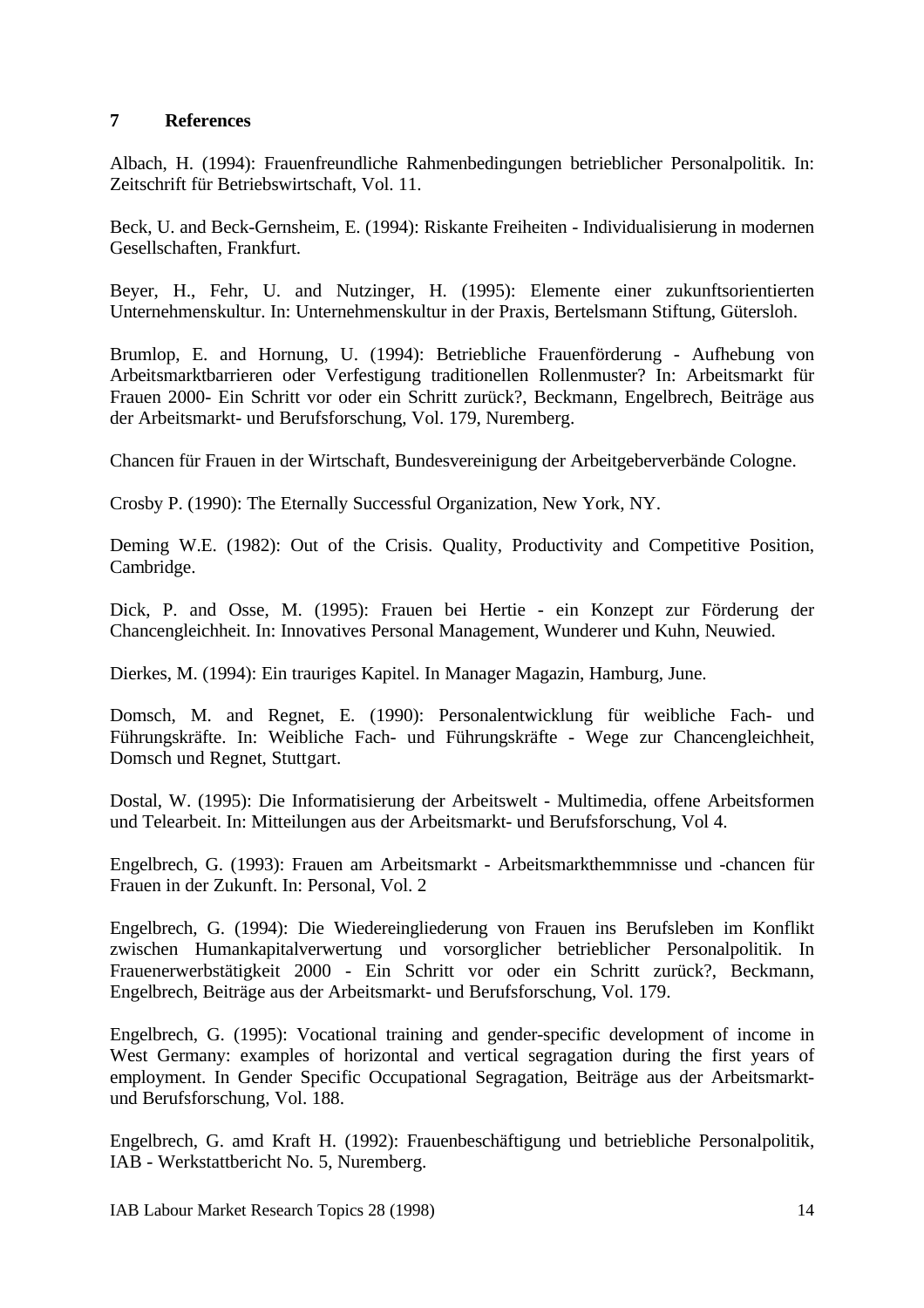Frey, D. (1993): Frauenfreundliche Unternehmenskultur und zielgruppenadäquates Marketing der Schweizerischen Kreditanstalt, Frankfurt.

Hadler A. (1995): Frauen & Führungspositionen - Prognosen bis zum Jahr 2000, Frankfurt.

Heftner S. (1990): Chancengleichheit statt spezifische Frauenförderung - Praxisbeispiel Bayer AG. In: Weibliche Fach- und Führungskräfte - Wege zur Chancengleichheit, Domsch und Regnet, Stuttgart.

Holtermann, S. (1995): The costs and benefits to British employers of measures to promote equality of opportunity. In: The Economics of Equal Opportunities, Humphries and Rubery, Manchester.

Ihlefeld-Bolesch H. (1995): Die Gleichstellung von Mann und Frau im Unternehmen mit dem Ziele der Qualitätsverbesserung, Telekom Generaldirektion, Bonn.

Ishikawa, K. (1985): What is Total Quality Control? New Jersey.

Klauder W. (1994): Tendenzen und Bedeutung der Frauenerwerbstätigkeit heute und morgen. In: Arbeitsmarkt für Frauen 2000 - Ein Schritt vor oder ein Schritt zurück?, Beckmann, Engelbrech, Beiträge aus der Arbeitsmarkt- und Berufsforschung, Vol. 179, Nuremberg.

Kline-Hagenauer, D. (1990): Fördern und fordern - Frauenförderung in der Bank für Gemeinwirtschaft. In: Weibliche Fach- und Führungskräfte - Wege zur Chancengleichheit, Domsch und Regnet, Stuttgart.

Kutzner E. (1995): Neue Formen der Arbeitsorganisation und die Beschäftigungsperspektive von Frauen. In: WSI Mitteilungen, Vol. 7.

Lahusen S. (1994): Anforderungen an Managementweiterbildung aus Sicht der Unternehmen, der weiblichen Beschäftigten und der Gewerkschaften. In: Weiterbildung von Frauen in Führungspositionen, KOBRA, Berlin.

Müller-Gabel G. (1995): Handelsblatt of 17 November.

Oess A. (1993): Total Quality Management. Die Ganzheitliche Qualitätsstrategie, Wiesbaden

Osterloh M. and Sigrist B. (1995): Weiblicher Führungsnachwuchs: Einbruch in den Herrenclub?. In io Management Zeitschrift (Zurich), No. 11

Positive Aktionen (1995/96): Bulletin der Koordinierungsgruppe Positive Aktionen der Kommission der Europäischen Union, Numbers 1, 2 and 3, Nuremberg.

Powell G. (1993): Women and Men in Management, Sage Publications, London

Preuss E. (1987): Die Frau als Manager. Vorurteile, Fakten, Erfahrungen. Bern and Stuttgart.